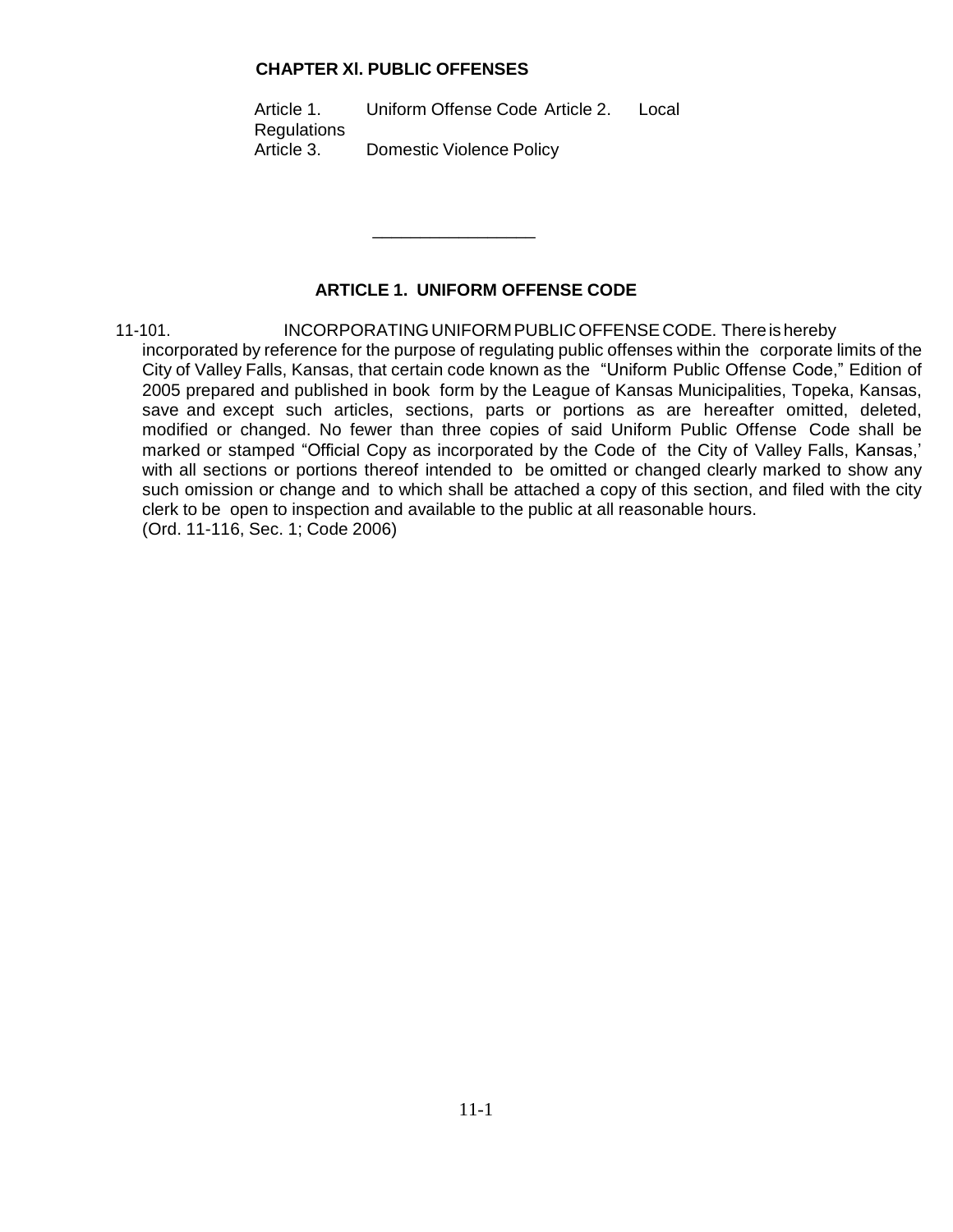

*Incorporated May 17, 1869*

## **ORDINANCE NO. 11-107**

**An ordinance regulating public offenses within the corporate limits of the City of Valley Falls, Kansas; Incorporating by reference the "UNIFORM PUBLIC OFFENSE CODE OF KANSAS CITIES," Edition of 2011.**

#### **BE IT ORDAINED BY THE GOVERNING BODY OF THE CITY OF VALLEY FALLS, KANSAS;**

#### **SECTION 1. INCORPORATED UNIFORM PUBLIC OFFENSE CODES.**

There is hereby incorporated by reference for the purpose of regulating public offenses within the corporate limits of the City of Valley Falls, Kansas, that certain code known as the "Uniform Public Offense Code," Edition of 2011 prepared and published in book form by the League of Kansas Municipalities, Topeka, Kansas. No fewer than three (3) copies of said Uniform Public Offense Code shall be marked "Official Copy as Adopted by Ordinance No. 11-107" and to which shall be attached a copy of this ordinance, and filed with the city clerk to be open to inspection and available to the public at all reasonable hours.

**SECTION 2. REPEAL.** Ordinance No. 11-106 is repealed.

**SECTION 3. EFFECTIVE DATE.** This ordinance shall take effect and be in force from and after its publication in the Valley Falls Vindicator, the official city paper of the City of Valley Falls, Jefferson County, Kansas.

**PASSED BY THE CITY COUNCIL THE 7th DAY OF SEPTEMBER, 2011.**

**APPROVED BY THE MAYOR THIS 7th DAY OF SEPTEMBER, 2011.**

 **Charles Stutesman MAYOR**

**ATTEST:**

**Millie C. Bickford CITY CLERK**

**\_\_\_\_\_\_\_\_\_\_\_\_\_\_\_\_\_\_\_\_\_\_\_\_**

**CITY OFFICE** 421-B MARY STREET - VALLEY FALLS, KANSAS 66088-1200 PHONE 785-945-6612 – FAX 785-945-3341 vfcity@giantcomm.net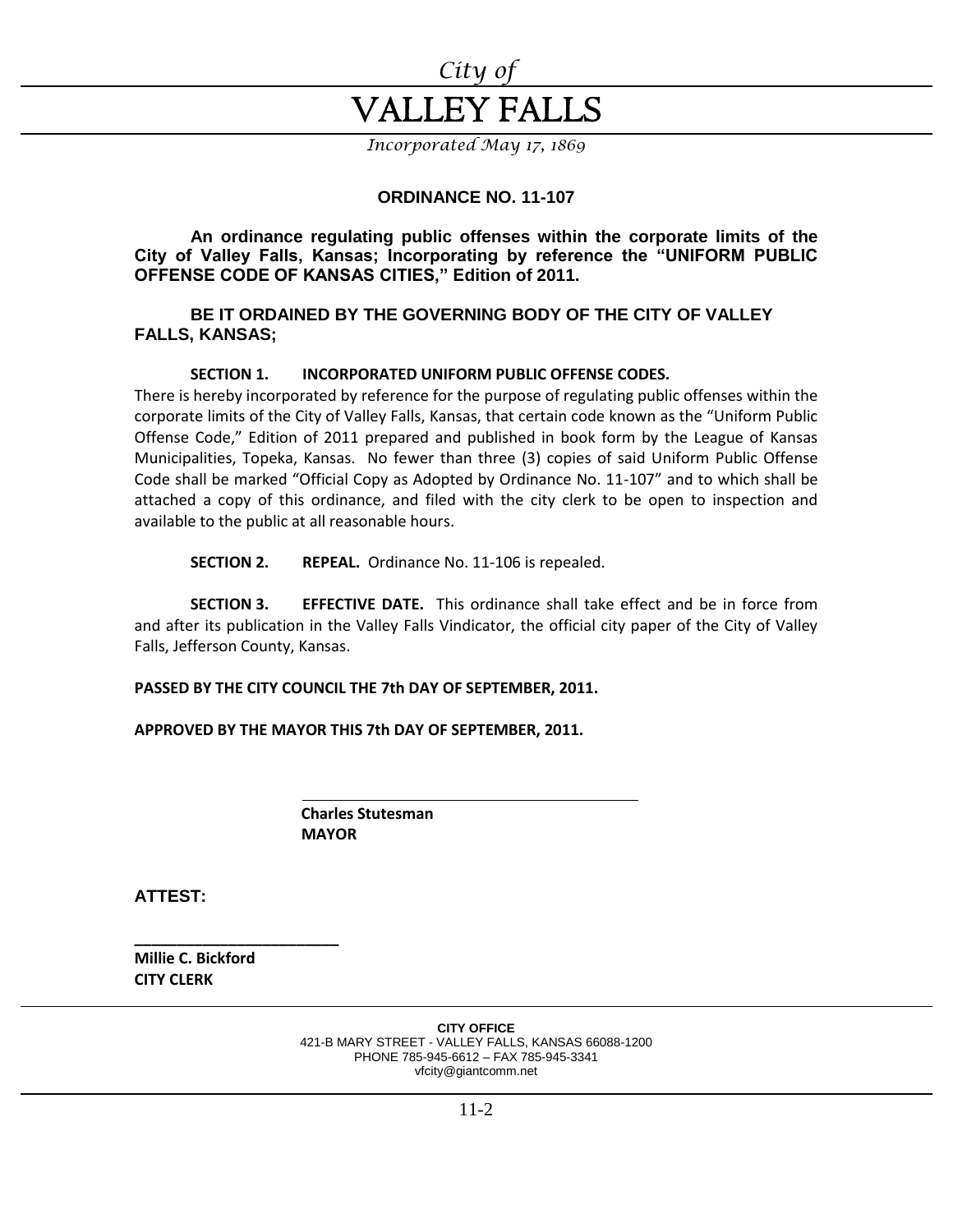## **ARTICLE 2. LOCAL REGULATIONS**

11-201. BLASTING. It shall be unlawful for any person to blast or cause to be blasted within the city, rocks or other material without having the same covered by wood or sheet metal of sufficient weight, length and thickness and so placed as to effectively prevent fragments of rock or other material blasted from ascending into the air. (Code 1983)

11-202. CURFEW. (a) It shall be unlawful for any person under 18 years of age to loiter, lounge, loaf, wander, joyride, or play in or upon any public street, alley, public park, square or municipal parking lot or any sidewalk appurtenant thereto within the city after the hour of 12:00 midnight and before the hour of 6:00 a.m.

(b) The provisions of subsection (a) shall not apply to any person under the age of 18 whose parent or legal guardian has renounced his or her right to the care, custody and earnings of that person or to any person under the age of 18 who is legally married.

(Ord. 11-104, Sec. 1; Code 2006)

11-203. SAME; EXCEPTIONS. The curfew restrictions set out in 11-202 shall not apply under the following circumstances:

(a) When the person under 18 years of age is accompanied by his or her parent or guardian;

(b) When the person under 18 years of age is attending a church or school function or other activity organized or sponsored by and under the supervision of a church or school or sponsored by parents or while returning home from any such function or activity by way of the most direct route;

(c) When the person under 18 years of age is going to or from a place of lawful employment by way of the most direct route;

(d) When the person under 18 years of age is engaged in normal travel through, to or from the city to another destination. (Ord. 11-104, Sec. 2; Code 2006)

11-204. SAME; VIOLATIONS. (a) Any police officer finding a person under 18 years of age in violation of section 11-203 shall ascertain the name and address of the minor and warn the minor that he or she is in violation of the curfew and shall direct the minor to proceed at once to his or her home or usual place of abode.

> (b) If any minor refuses to heed the warning or direction by any police officer or refuses to give his or her correct name and address, he or she shall be taken to the police department and the parent, guardian or other adult having the care and custody of the minor shall be notified to come and take charge of the minor.

(Ord. 11-104, Sec. 3; Code 2006)

11-205. SAME; PERMITTING VIOLATION OF CURFEW. It shall be unlawful for a parent, guardian or other person lawfully entitled to the care, custody or control of any person under 18 years of age to knowingly suffer or permit such person to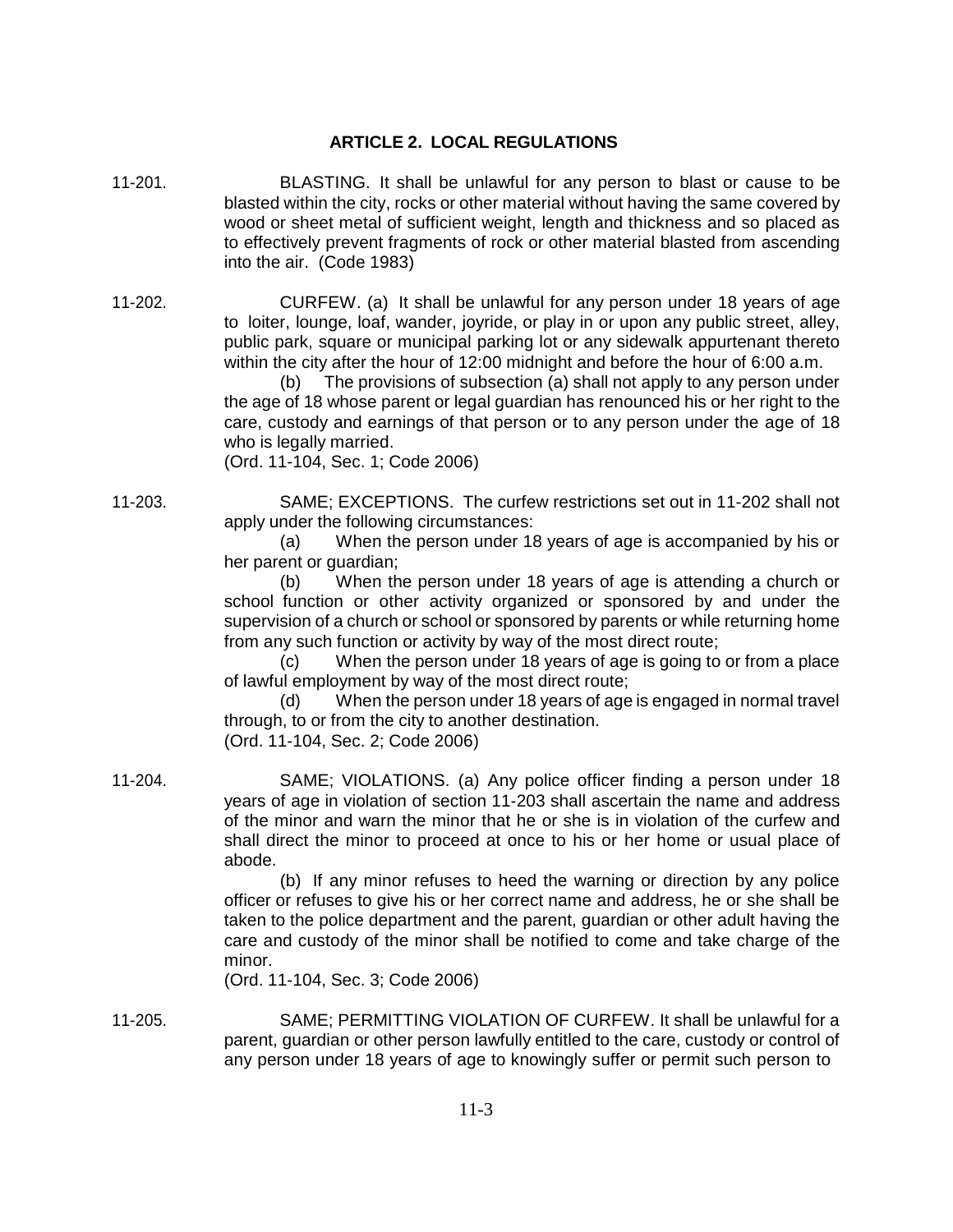violate sections 11-202:205 and the penalty for the first violation is \$10.00, the second violation is \$15.00, and the third violation is \$100.00. (Ord. 11-104, Sec. 4; Code 2006)

11-206. DISTURBING THE PEACE. (a) It shall be unlawful for any person to make, continue, maintain or cause to be made or continue any excessive, unreasonable or unusually loud noise which disturbs, injures, endangers the repose, health, peace or safety of other people of ordinary sensitivity within the vicinity of the noise.

> (b) It shall be unlawful for any person to use, operate, or permit the use or operation of any electronic device, radio, receiving set, television, musical instrument, phonograph or other machine or device for the production or reproduction of sound in such a manner as to disturb the peace, quiet, or repose of neighboring inhabitants of ordinary sensitivity.

> (c) No person shall participate in or be in any party or gathering of people from which sound emanates at a sufficient volume so as to disturb the peace, quiet or repose of neighboring inhabitants of ordinary sensitivity. A police officer may order all such persons present at any such party or gathering to immediately disperse from the vicinity of any such party or gathering in lieu of being charged under this article; provided, however, owners or tenants are not required to leave

> their own dwelling unit. Owners or tenants residing in the dwelling unit where the party or gathering occurs shall, upon request of a police officer, cooperate fully in abating the disturbance and failure to do so shall be in violation of this article.

> (d) For the purposes of this article, the term neighboring inhabitants includes those persons in single family dwellings, multiple family dwellings, boarding house rooms, hotel rooms or motel rooms within the vicinity of the noise. (Ord. 11-107, Sec. 1; Code 2006)

11-207. SAME; EXEMPTIONS. The requirements of this article shall not apply to the following, provided that all equipment is in repair and operated properly:

(a) Emergency work necessary to restore property to a safe condition or to protect a person and property from eminent danger;

- (b) Emergency vehicles;
- (c) Alarm systems;
- (d) Trash and waste pickup operations;
- (e) Aircraft or railroads;

(f) Noise resulting from the activities of a temporary duration planned by school, governmental or community groups;

- (g) Air conditioners and lawn care equipment;
- (h) Construction operations; and,
- (i) Church bells.
- (Ord. 11-107, Sec. 2; Code 2006)